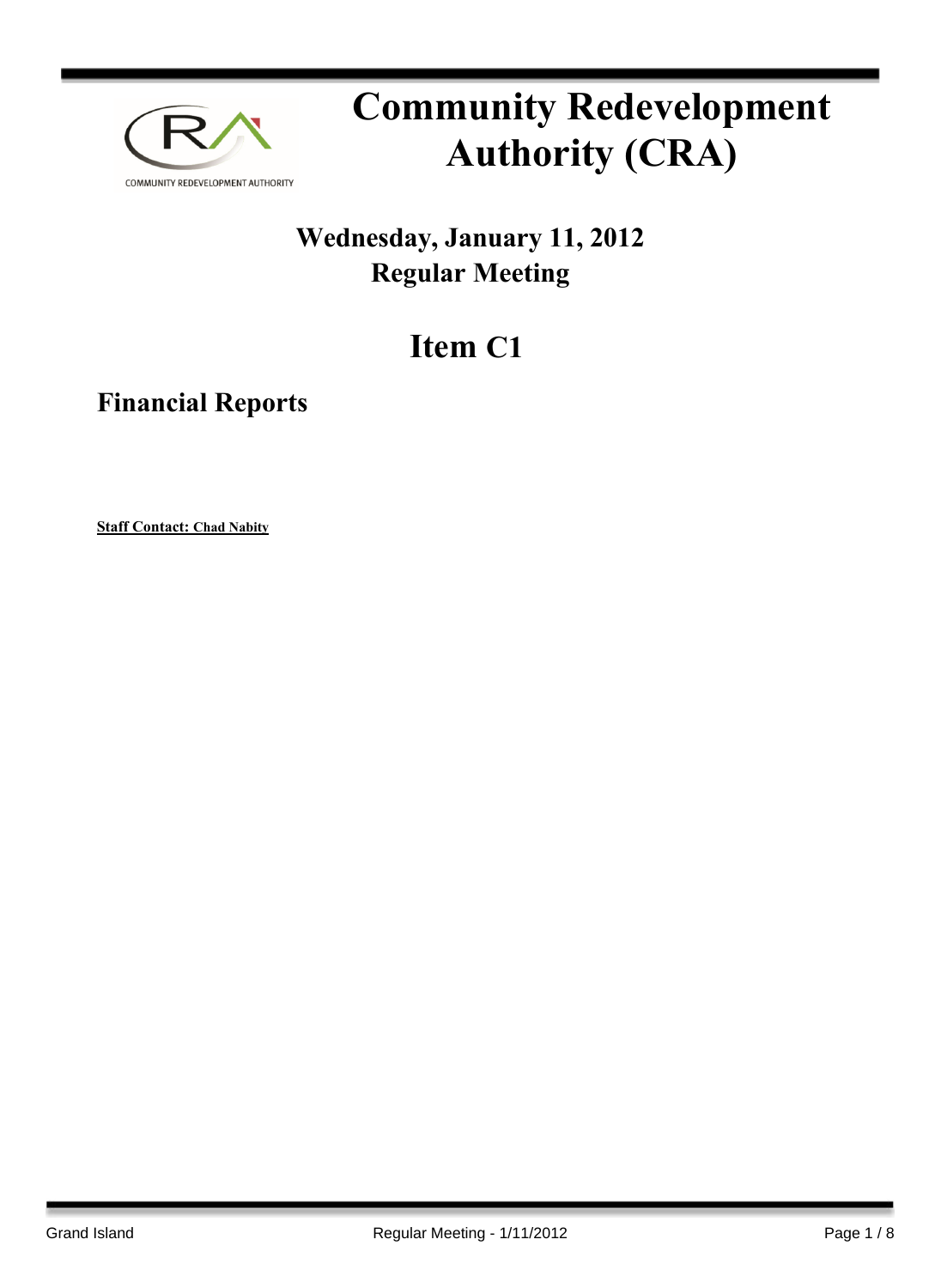|                                                   | <b>MONTH ENDED</b>            | 2011-2012                | 2012                     | <b>REMAINING</b>         |
|---------------------------------------------------|-------------------------------|--------------------------|--------------------------|--------------------------|
|                                                   | DECEMBER 2011                 | <b>YEAR TO DATE</b>      | <b>BUDGET</b>            | <b>BALANCE</b>           |
| <b>CONSOLIDATED</b>                               |                               |                          |                          |                          |
| Beginning Cash                                    | 817,858                       | 923,823                  | 923,823                  |                          |
| <b>REVENUE:</b>                                   |                               |                          |                          |                          |
|                                                   |                               |                          |                          | 752,333                  |
| <b>Property Taxes</b><br>Loan Proceeds            | 12,992                        | 205,478                  | 957,811                  |                          |
| Interest Income                                   | 564                           | 692                      | 8,000                    | 7,308                    |
| <b>Land Sales</b>                                 | $\blacksquare$                | $\mathbf{r}$             |                          |                          |
| Other Revenue                                     | 6,587                         | 6,728                    | 70,000<br>11,000         | 63,646<br>4,272          |
|                                                   |                               |                          |                          |                          |
| <b>TOTAL REVENUE</b>                              | 20,143                        | 212,899                  | 1,046,811                | 827,558                  |
| <b>TOTAL RESOURCES</b>                            | 838,001                       | 1,136,722                | 1,970,634                | 827,558                  |
|                                                   |                               |                          |                          |                          |
| <b>EXPENSES</b>                                   |                               |                          |                          |                          |
| Auditing & Accounting                             | $\blacksquare$                | $\overline{\phantom{a}}$ | 5,000                    | 5,000                    |
| <b>Legal Services</b>                             | 116                           | 416<br>$\overline{a}$    | 10,000                   | 9,585                    |
| <b>Consulting Services</b>                        | $\mathcal{L}_{\mathcal{A}}$   |                          | 10,000                   | 10,000                   |
| <b>Contract Services</b>                          | 2,433                         | 13,197                   | 55,000                   | 41,804                   |
| Printing & Binding<br>Other Professional Services | $\overline{\phantom{0}}$<br>÷ |                          | 1,000                    | 1,000                    |
| General Liability Insurance                       | ٠                             | 2,567                    | 5,000<br>250             | 2,433<br>250             |
| Postage                                           | 17                            | 66                       | 200                      | 134                      |
| Matching Grant                                    |                               |                          | $\overline{\phantom{a}}$ | $\overline{\phantom{0}}$ |
| <b>Legal Notices</b>                              | 14                            | 924                      | 800                      | (124)                    |
| Licenses & Fees                                   |                               | $\overline{a}$           |                          |                          |
| Travel & Training                                 |                               |                          | 1,000                    | 1,000                    |
| Other Expenditures                                |                               |                          | 500                      | 500                      |
| Office Supplies                                   |                               |                          | 500                      | 500                      |
| Supplies                                          |                               | $\overline{a}$           | 300                      | 300                      |
| Land                                              |                               |                          | 100,000                  | 100,000                  |
| Bond Principal - Lincoln Pool                     |                               |                          | 201,787                  | 201,787                  |
| Façade Improvement                                |                               | 259,400                  | 987,500                  | 728,100                  |
| South Locust                                      |                               | ۰                        | $\overline{a}$           | -                        |
| Alleyway Improvement                              | $\overline{\phantom{a}}$      | $\overline{a}$           |                          |                          |
| Other Projects                                    |                               |                          | 111,000                  | 111,000                  |
| <b>Bond Principal</b>                             | 94,838                        | 119,569                  | 266,659                  | 131,090                  |
| <b>Bond Interest</b>                              | 27,088                        | 27,088                   | 50,747                   | 23,659                   |
| <b>Interest Expense</b>                           | $\overline{\phantom{0}}$      | $\overline{a}$           |                          |                          |
| <b>TOTAL EXPENSES</b>                             | 124,506                       | 423,226                  | 1,807,243                | 1,368,017                |
| <b>INCREASE(DECREASE) IN CASH</b>                 | (104, 363)                    | (210, 328)               | (760, 432)               |                          |
|                                                   |                               |                          |                          |                          |
| <b>ENDING CASH</b>                                | 713,495                       | 713,495                  | 163,391                  |                          |
| <b>LESS COMMITMENTS</b>                           | 607,943                       | 607,943                  |                          |                          |
| <b>AVAILABLE CASH</b>                             | 105,552                       | 105,552                  | 163,391                  |                          |
| <b>CHECKING</b>                                   | 355,568                       |                          |                          |                          |
| <b>INVESTMENTS</b>                                | 357,927                       |                          |                          |                          |
| <b>Total Cash</b>                                 | 713,495                       |                          |                          |                          |
|                                                   |                               |                          |                          |                          |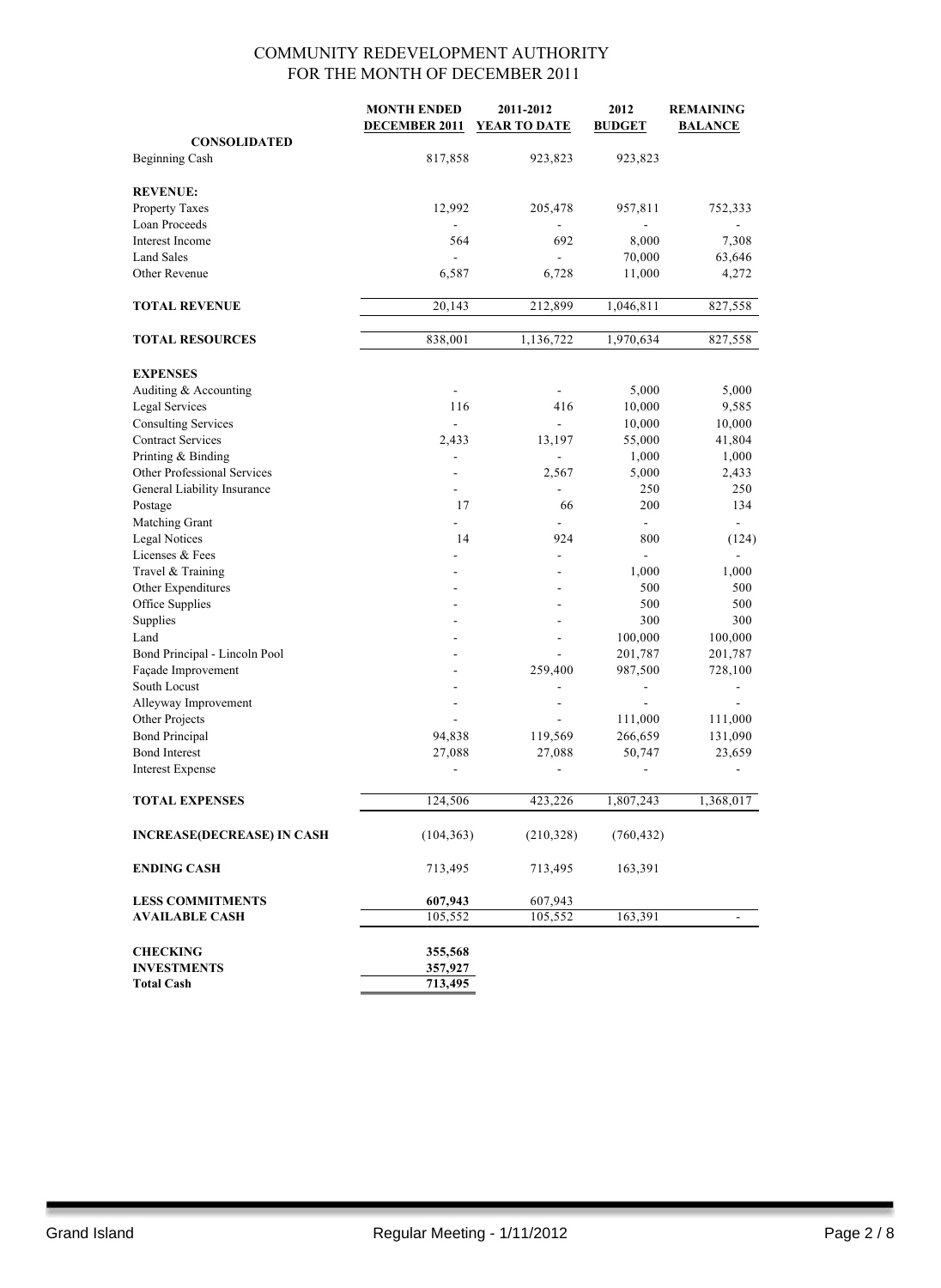|                                   | <b>MONTH ENDED</b><br><b>DECEMBER 2011</b> | 2011-2012<br><b>YEAR TO DATE</b> | 2012<br><b>BUDGET</b> | <b>REMAINING</b><br><b>BALANCE</b> |
|-----------------------------------|--------------------------------------------|----------------------------------|-----------------------|------------------------------------|
| <b>CRA</b>                        |                                            |                                  |                       |                                    |
| <b>GENERAL OPERATIONS:</b>        |                                            |                                  |                       |                                    |
| Property Taxes                    | 3,964                                      | 69,390                           | 639,405               | 570,015                            |
| Interest Income                   | 26                                         | 122                              | 8,000                 | 7,878                              |
| <b>Land Sales</b>                 |                                            | $\mathbb{R}^{\mathbb{Z}}$        | 70,000                | 70,000                             |
| Other Revenue & Motor Vehicle Tax |                                            | 141                              | 10,000                | 9,859                              |
| <b>TOTAL</b>                      | 3,990                                      | 69,653                           | 727,405               | 657,752                            |
| <b>GILI TRUST</b>                 |                                            |                                  |                       |                                    |
| Property Taxes                    | $\blacksquare$                             | 32,019                           | 32,890                | 871                                |
| Interest Income                   | 511                                        | 511                              |                       | (511)                              |
| Other Revenue                     |                                            | ä,                               |                       |                                    |
| <b>TOTAL</b>                      | 511                                        | 32,530                           | 32,890                | 360                                |
| <b>CHERRY PARK LTD II</b>         |                                            |                                  |                       |                                    |
| Property Taxes                    |                                            | 30,642                           | 59,180                | 28,538                             |
| Interest Income                   | 23                                         | 52                               |                       | (52)                               |
| Other Revenue                     | $\overline{a}$                             |                                  |                       |                                    |
| <b>TOTAL</b>                      | 23                                         | 30,693                           | 59,180                | 28,487                             |
| <b>GENTLE DENTAL</b>              |                                            |                                  |                       |                                    |
| Property Taxes                    |                                            |                                  | 4,202                 | 4,202                              |
| Interest Income                   | $\boldsymbol{0}$                           | 1                                |                       | (1)                                |
| Other Revenue                     |                                            |                                  |                       |                                    |
| <b>TOTAL</b>                      | $\mathbf{0}$                               | 1                                | 4,202                 | 4,201                              |
| <b>PROCON TIF</b>                 |                                            |                                  |                       |                                    |
| Property Taxes                    |                                            | 8,787                            | 19,162                | 10,375                             |
| Interest Income                   | $\mathbf{1}$                               | 2                                |                       | (2)                                |
| Other Revenue                     | 233                                        | 233                              | ÷                     | (233)                              |
| <b>TOTAL</b>                      | 234                                        | 9,022                            | 19,162                | 10,140                             |
| <b>WALNUT HOUSING PROJECT</b>     |                                            |                                  |                       |                                    |
| Property Taxes                    |                                            | 30,882                           | 74,472                | 43,590                             |
| Interest Income                   | 3                                          | 5                                |                       | (5)                                |
| Other Revenue                     | 6,354                                      | 6,354                            |                       | (6, 354)                           |
| <b>TOTAL</b>                      | 6,357                                      | 37,241                           | 74,472                | 37,231                             |
| <b>BRUNS PET GROOMING</b>         |                                            |                                  |                       |                                    |
| Property Taxes                    |                                            | 6,243                            | 11,000                | 4,757                              |
| Interest Income                   |                                            |                                  |                       |                                    |
| Other Revenue                     |                                            |                                  |                       |                                    |
| <b>TOTAL</b>                      | $\frac{1}{2}$                              | 6,243                            | 11,000                | 4,757                              |
| <b>GIRARD VET CLINIC</b>          |                                            |                                  |                       |                                    |
| Property Taxes                    |                                            |                                  | 14,000                | 14,000                             |
| Interest Income                   |                                            |                                  |                       |                                    |
| Other Revenue                     |                                            |                                  |                       |                                    |
| <b>TOTAL</b>                      | ÷,                                         | $\overline{a}$                   | 14,000                | 14,000                             |
| <b>GEDDES ST APTS-PROCON</b>      |                                            |                                  |                       |                                    |
| Property Taxes                    | 9,029                                      | 23,407                           | 30,000                | 6,593                              |
| Interest Income                   |                                            |                                  |                       |                                    |
| Other Revenue                     |                                            |                                  |                       |                                    |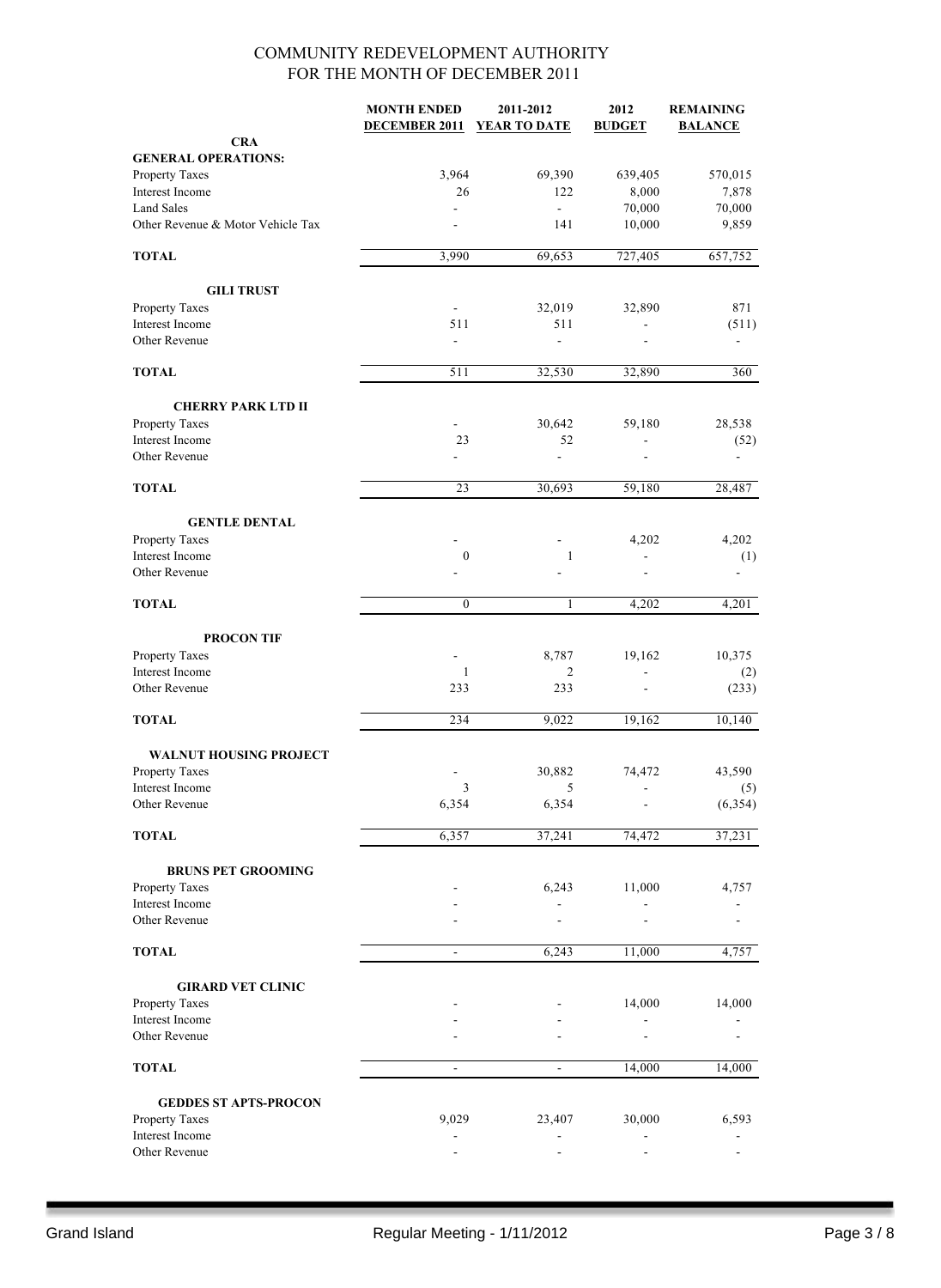|                                      | <b>MONTH ENDED</b><br><b>DECEMBER 2011</b> | 2011-2012<br><b>YEAR TO DATE</b> | 2012<br><b>BUDGET</b> | <b>REMAINING</b><br><b>BALANCE</b> |
|--------------------------------------|--------------------------------------------|----------------------------------|-----------------------|------------------------------------|
| <b>TOTAL</b>                         | 9,029                                      | 23,407                           | 30,000                | 6,593                              |
| <b>SOUTHEAST CROSSING</b>            |                                            |                                  |                       |                                    |
| Property Taxes                       |                                            |                                  | 14,000                | 14,000                             |
| Interest Income                      |                                            |                                  |                       |                                    |
| Other Revenue                        |                                            |                                  |                       |                                    |
| <b>TOTAL</b>                         | $\blacksquare$                             | $\overline{\phantom{a}}$         | 14,000                | 14,000                             |
| <b>Poplar Street Water</b>           |                                            |                                  |                       |                                    |
| Property Taxes                       |                                            |                                  | 1,000                 | 1,000                              |
| Interest Income                      |                                            |                                  |                       |                                    |
| Other Revenue                        |                                            |                                  | 1,000                 | 1,000                              |
| <b>TOTAL</b>                         | $\overline{\phantom{a}}$                   | $\blacksquare$                   | 2,000                 | 2,000                              |
| <b>CASEY'S @ FIVE POINTS</b>         |                                            |                                  |                       |                                    |
| Property Taxes                       |                                            | 4,110                            | 15,000                | 10,890                             |
| Interest Income<br>Other Revenue     |                                            | $\overline{a}$                   |                       |                                    |
| <b>TOTAL</b>                         | $\blacksquare$                             | 4,110                            | 15,000                | 10,890                             |
|                                      |                                            |                                  |                       |                                    |
| <b>SOUTH POINTE HOTEL PROJECT</b>    |                                            |                                  |                       |                                    |
| Property Taxes                       |                                            |                                  | 22,000                | 22,000                             |
| Interest Income                      |                                            |                                  |                       |                                    |
| Other Revenue                        |                                            |                                  |                       |                                    |
| <b>TOTAL</b>                         | $\overline{\phantom{a}}$                   | $\blacksquare$                   | 22,000                | 22,000                             |
| <b>TODD ENCK PROJECT</b>             |                                            |                                  |                       |                                    |
| Property Taxes                       |                                            |                                  | 5,500                 | 5,500                              |
| Interest Income<br>Other Revenue     |                                            |                                  |                       |                                    |
| <b>TOTAL</b>                         |                                            |                                  | 5,500                 |                                    |
|                                      | $\overline{\phantom{a}}$                   |                                  |                       | 5,500                              |
| JOHN SCHULTE CONSTRUCTION            |                                            |                                  |                       |                                    |
| <b>Property Taxes</b>                |                                            |                                  | 3,000                 | 3,000                              |
| Interest Income                      |                                            |                                  |                       |                                    |
| Other Revenue                        |                                            |                                  |                       |                                    |
| <b>TOTAL</b>                         | $\blacksquare$                             | $\overline{\phantom{a}}$         | 3,000                 | 3,000                              |
| PHARMACY PROPERTIES INC              |                                            |                                  |                       |                                    |
| Property Taxes                       |                                            |                                  | 8,000                 | 8,000                              |
| Interest Income<br>Other Revenue     |                                            |                                  |                       |                                    |
| <b>TOTAL</b>                         |                                            |                                  | 8,000                 |                                    |
|                                      | $\blacksquare$                             |                                  |                       | 8,000                              |
| <b>KEN-RAY LLC</b><br>Property Taxes |                                            |                                  | 5,000                 | 5,000                              |
| Interest Income                      |                                            |                                  |                       |                                    |
| Other Revenue                        |                                            |                                  |                       |                                    |
| <b>TOTAL</b>                         | $\overline{\phantom{a}}$                   | $\overline{\phantom{a}}$         | 5,000                 | 5,000                              |
| <b>SKAGWAY</b>                       |                                            |                                  |                       |                                    |
| Property Taxes                       |                                            |                                  |                       |                                    |
| Interest Income                      |                                            |                                  |                       |                                    |
| Other Revenue                        |                                            |                                  |                       |                                    |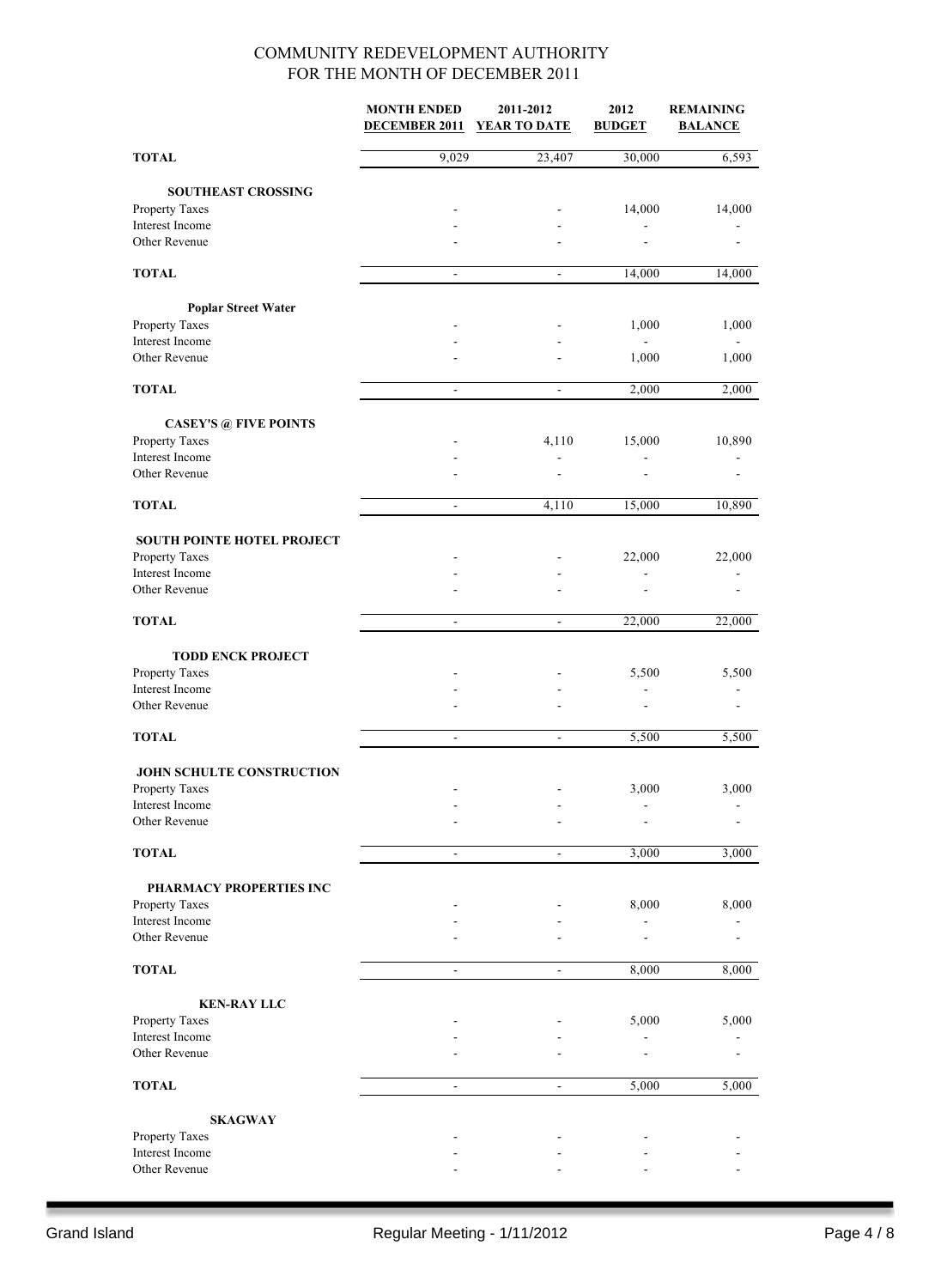|                      | <b>MONTH ENDED</b><br>DECEMBER 2011 YEAR TO DATE | 2011-2012 | 2012<br><b>BUDGET</b> | <b>REMAINING</b><br><b>BALANCE</b> |
|----------------------|--------------------------------------------------|-----------|-----------------------|------------------------------------|
| <b>TOTAL</b>         | -                                                | -         | -                     |                                    |
| <b>TOTAL REVENUE</b> | 20.143                                           | 212.899   | 1.046.811             | 833.912                            |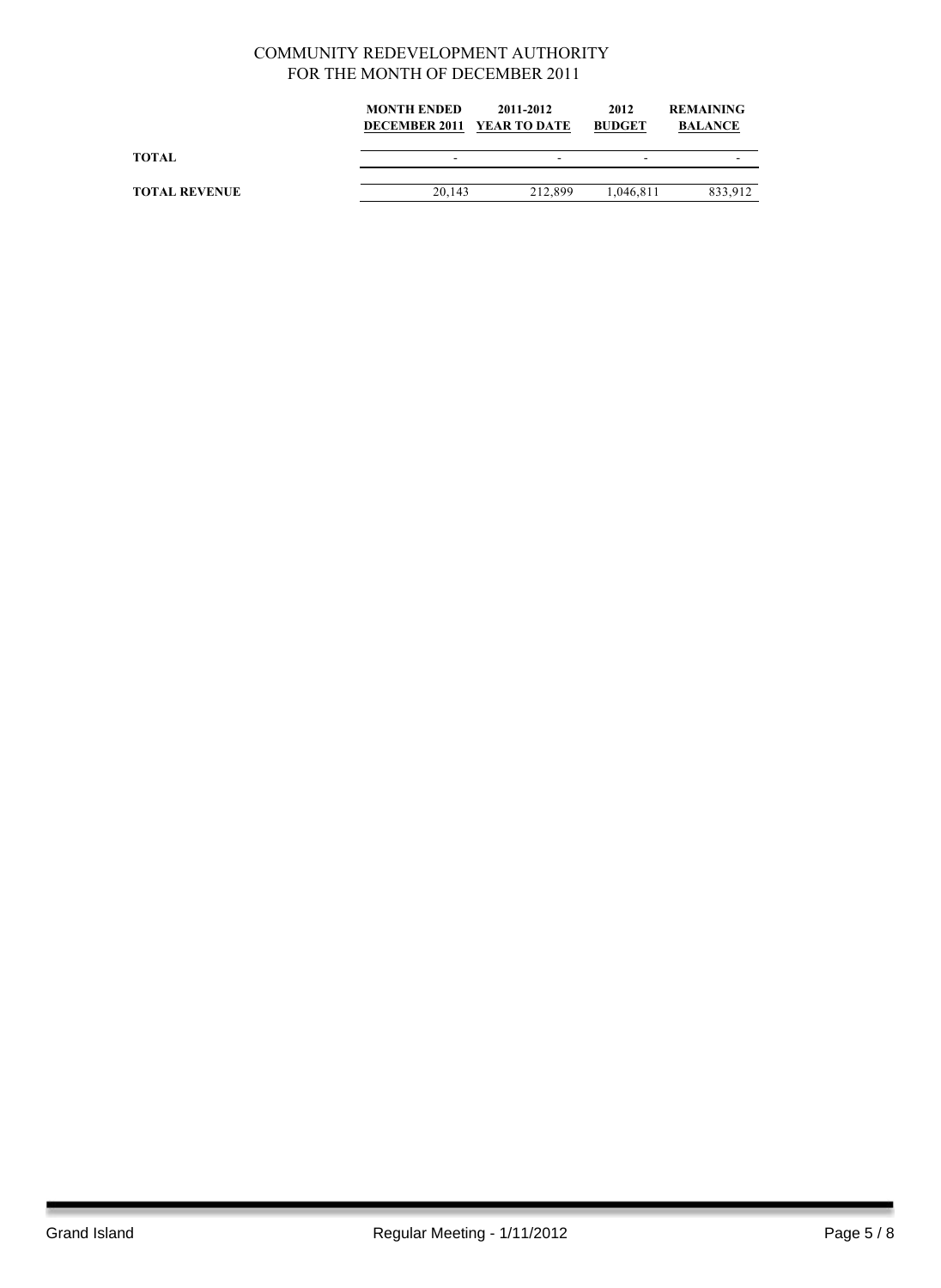|                                          | <b>MONTH ENDED</b><br><b>DECEMBER 2011</b> | 2011-2012<br>YEAR TO DATE | 2012<br><b>BUDGET</b> | <b>REMAINING</b><br><b>BALANCE</b> |
|------------------------------------------|--------------------------------------------|---------------------------|-----------------------|------------------------------------|
| <b>EXPENSES</b>                          |                                            |                           |                       |                                    |
| <b>CRA</b><br><b>GENERAL OPERATIONS:</b> |                                            |                           |                       |                                    |
| Auditing & Accounting                    |                                            |                           | 5,000                 | 5,000                              |
| Legal Services                           | 116                                        | 416                       | 10,000                | 9,585                              |
| <b>Consulting Services</b>               |                                            |                           | 10,000                | 10,000                             |
| <b>Contract Services</b>                 | 2,433                                      | 13,197                    | 55,000                | 41,804                             |
| Printing & Binding                       |                                            | $\overline{\phantom{a}}$  | 1,000                 | 1,000                              |
| Other Professional Services              | L.                                         | 2,567                     | 5,000                 | 2,433                              |
| General Liability Insurance              | $\overline{\phantom{0}}$                   | $\blacksquare$            | 250                   | 250                                |
| Postage                                  | 17                                         | 66                        | 200                   | 134                                |
| Matching Grant                           | ٠                                          | $\blacksquare$            | $\mathbf{r}$          | $\sim$                             |
| <b>Legal Notices</b>                     | 14                                         | 924                       | 800                   | (124)                              |
| Licenses & Fees                          |                                            | $\overline{\phantom{a}}$  | $\overline{a}$        |                                    |
| Travel & Training                        |                                            | $\overline{\phantom{a}}$  | 1,000                 | 1,000                              |
| Other Expenditures                       |                                            |                           | 500                   | 500                                |
| Office Supplies                          |                                            | $\blacksquare$            | 500                   | 500                                |
| Supplies                                 |                                            |                           | 300                   | 300                                |
| Land                                     | ٠                                          | $\overline{a}$            | 100,000               | 100,000                            |
| Bond Principal - Lincoln Pool            |                                            |                           | 201,787               | 201,787                            |
|                                          |                                            |                           |                       |                                    |
| <b>PROJECTS</b>                          |                                            |                           |                       |                                    |
| Façade Improvement                       |                                            | 259,400                   | 987,500               | 728,100                            |
| South Locust                             |                                            | $\overline{\phantom{0}}$  |                       |                                    |
| Alleyway Improvement                     |                                            |                           |                       |                                    |
| Other Projects                           |                                            |                           | 111,000               | 111,000                            |
| <b>TOTAL CRA EXPENSES</b>                | 2,579                                      | 276,569                   | 1,489,837             | 1,213,268                          |
|                                          |                                            |                           |                       |                                    |
| <b>GILI TRUST</b>                        |                                            |                           |                       |                                    |
| <b>Bond Principal</b>                    | 33,066                                     | 33,066                    | 31,627                | (1, 439)                           |
| <b>Bond Interest</b>                     | 1,325                                      | 1,325                     | 1,263                 | (62)                               |
| Other Expenditures                       |                                            |                           |                       |                                    |
|                                          |                                            |                           |                       |                                    |
| <b>TOTAL GILI EXPENSES</b>               | 34,390                                     | 34,390                    | 32,890                | (1,500)                            |
| <b>CHERRY PARK LTD II</b>                |                                            |                           |                       |                                    |
| <b>Bond Principal</b>                    | 24,473                                     | 24,473                    | 49,894                | 25,421                             |
| <b>Bond Interest</b>                     | 5,117                                      | 5,117                     | 9,286                 | 4,169                              |
|                                          |                                            |                           |                       |                                    |
| <b>TOTAL CHERRY PARK EXPENSES</b>        | 29,590                                     | 29,590                    | 59,180                | 29,590                             |
|                                          |                                            |                           |                       |                                    |
| <b>GENTLE DENTAL</b>                     |                                            |                           |                       |                                    |
| <b>Bond Principal</b>                    | 1,349                                      | 1,349                     | 2,760                 | 1,411                              |
| <b>Bond Interest</b>                     | 752                                        | 752                       | 1,442                 | 690                                |
| <b>TOTAL GENTLE DENTAL</b>               | 2,101                                      | 2,101                     | 4,202                 | 2,101                              |
|                                          |                                            |                           |                       |                                    |
| <b>PROCON TIF</b>                        |                                            |                           |                       |                                    |
| <b>Bond Principal</b>                    | 5,731                                      | 5,731                     | 11,782                | 6,051                              |
| <b>Bond Interest</b>                     | 3,850                                      | 3,850                     | 7,380                 | 3,530                              |
|                                          |                                            |                           |                       |                                    |
| <b>TOTAL PROCON TIF</b>                  | 9,581                                      | 9,581                     | 19,162                | 9,581                              |
| <b>WALNUT HOUSING PROJECT</b>            |                                            |                           |                       |                                    |
| <b>Bond Principal</b>                    | 21,191                                     | 21,191                    | 43,096                | 21,905                             |
| <b>Bond Interest</b>                     | 16,045                                     | 16,045                    | 31,376                | 15,331                             |
|                                          |                                            |                           |                       |                                    |
| TOTAL WALNUT HOUSING                     | 37,236                                     | 37,236                    | 74,472                | 37,236                             |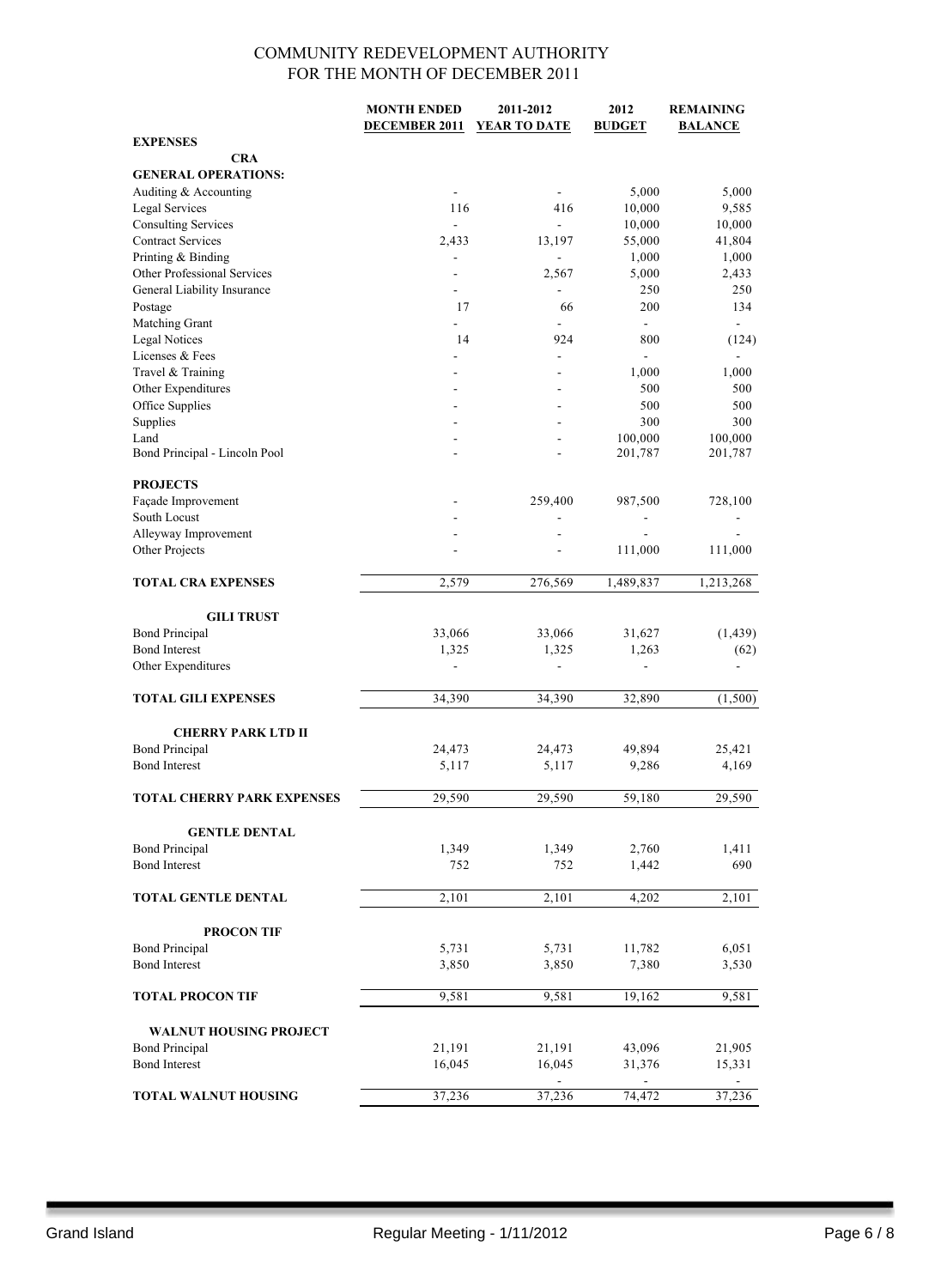|                                                  | <b>MONTH ENDED</b>       | 2011-2012                | 2012                     | <b>REMAINING</b> |
|--------------------------------------------------|--------------------------|--------------------------|--------------------------|------------------|
|                                                  | <b>DECEMBER 2011</b>     | YEAR TO DATE             | <b>BUDGET</b>            | <b>BALANCE</b>   |
| <b>BRUNS PET GROOMING</b>                        |                          |                          |                          |                  |
| <b>Bond Principal</b>                            |                          | 6,243                    | 11,000                   | 4,757            |
| <b>Bond Interest</b>                             |                          |                          |                          |                  |
| <b>TOTAL BRUNS PET GROOMING</b>                  | $\blacksquare$           | 6,243                    | 11,000                   | 4,757            |
| <b>GIRARD VET CLINIC</b>                         |                          |                          |                          |                  |
| <b>Bond Principal</b>                            | 9,029                    | 9,029                    | 14,000                   | 4,972            |
| <b>Bond Interest</b>                             | $\overline{\phantom{a}}$ | $\frac{1}{2}$            |                          | $\overline{a}$   |
| <b>TOTAL GIRARD VET CLINIC</b>                   | 9,029                    | 9,029                    | 14,000                   | 4,972            |
| <b>GEDDES ST APTS - PROCON</b>                   |                          |                          |                          |                  |
| <b>Bond Principal</b>                            |                          | 14,378                   | 30,000                   | 15,622           |
| <b>Bond Interest</b>                             |                          |                          |                          |                  |
| <b>TOTAL GEDDES ST APTS - PROCON</b>             | $\blacksquare$           | 14,378                   | 30,000                   | 15,622           |
|                                                  |                          |                          |                          |                  |
| <b>SOUTHEAST CROSSINGS</b>                       |                          |                          |                          |                  |
| <b>Bond Principal</b><br><b>Bond Interest</b>    |                          |                          | 14,000                   | 14,000           |
|                                                  |                          |                          |                          |                  |
| <b>TOTAL SOUTHEAST CROSSINGS</b>                 | $\blacksquare$           | $\overline{\phantom{a}}$ | 14,000                   | 14,000           |
| <b>POPLAR STREET WATER</b>                       |                          |                          |                          |                  |
| <b>Bond Principal</b>                            |                          |                          |                          |                  |
| <b>Bond Interest</b>                             |                          |                          |                          |                  |
| Auditing & Accounting                            |                          |                          |                          |                  |
| <b>Contract Services</b>                         |                          |                          |                          |                  |
| <b>TOTAL POPLAR STREET WATER</b>                 | ÷,                       |                          |                          |                  |
| <b>CASEY'S @ FIVE POINTS</b>                     |                          |                          |                          |                  |
| <b>Bond Principal</b>                            |                          | 4,110                    | 15,000                   | 10,890           |
| <b>Bond Interest</b>                             |                          |                          |                          |                  |
| <b>TOTAL CASEY'S @ FIVE POINTS</b>               | $\frac{1}{2}$            | 4,110                    | 15,000                   | 10,890           |
|                                                  |                          |                          |                          |                  |
| <b>SOUTH POINTE HOTEL PROJECT</b>                |                          |                          |                          |                  |
| <b>Bond Principal</b><br><b>Bond Interest</b>    |                          |                          | 22,000                   | 22,000           |
|                                                  |                          |                          |                          |                  |
| TOTAL SOUTH POINTE HOTEL PROJECT                 | $\overline{\phantom{a}}$ | $\overline{\phantom{a}}$ | 22,000                   | 22,000           |
| <b>TODD ENCK PROJECT</b>                         |                          |                          |                          |                  |
| <b>Bond Principal</b>                            |                          |                          | 5,500                    | 5,500            |
| <b>Bond Interest</b>                             |                          |                          |                          |                  |
| <b>TOTAL TODD ENCK PROJECT</b>                   | $\overline{\phantom{a}}$ | $\overline{\phantom{a}}$ | 5,500                    | 5,500            |
| <b>JOHN SCHULTE CONSTRUCTION</b>                 |                          |                          |                          |                  |
| <b>Bond Principal</b>                            |                          |                          | 3,000                    | 3,000            |
| <b>Bond Interest</b>                             |                          |                          | $\overline{\phantom{m}}$ |                  |
| Auditing & Accounting                            |                          |                          |                          |                  |
| TOTAL JOHN SCHULTE CONSTRUCIT                    | $\overline{\phantom{m}}$ |                          | 3,000                    | 3,000            |
|                                                  |                          |                          |                          |                  |
| PHARMACY PROPERTIES INC<br><b>Bond Principal</b> |                          |                          | 8,000                    | 8,000            |
| <b>Bond Interest</b>                             |                          |                          |                          |                  |
| Auditing & Accounting                            |                          |                          |                          |                  |